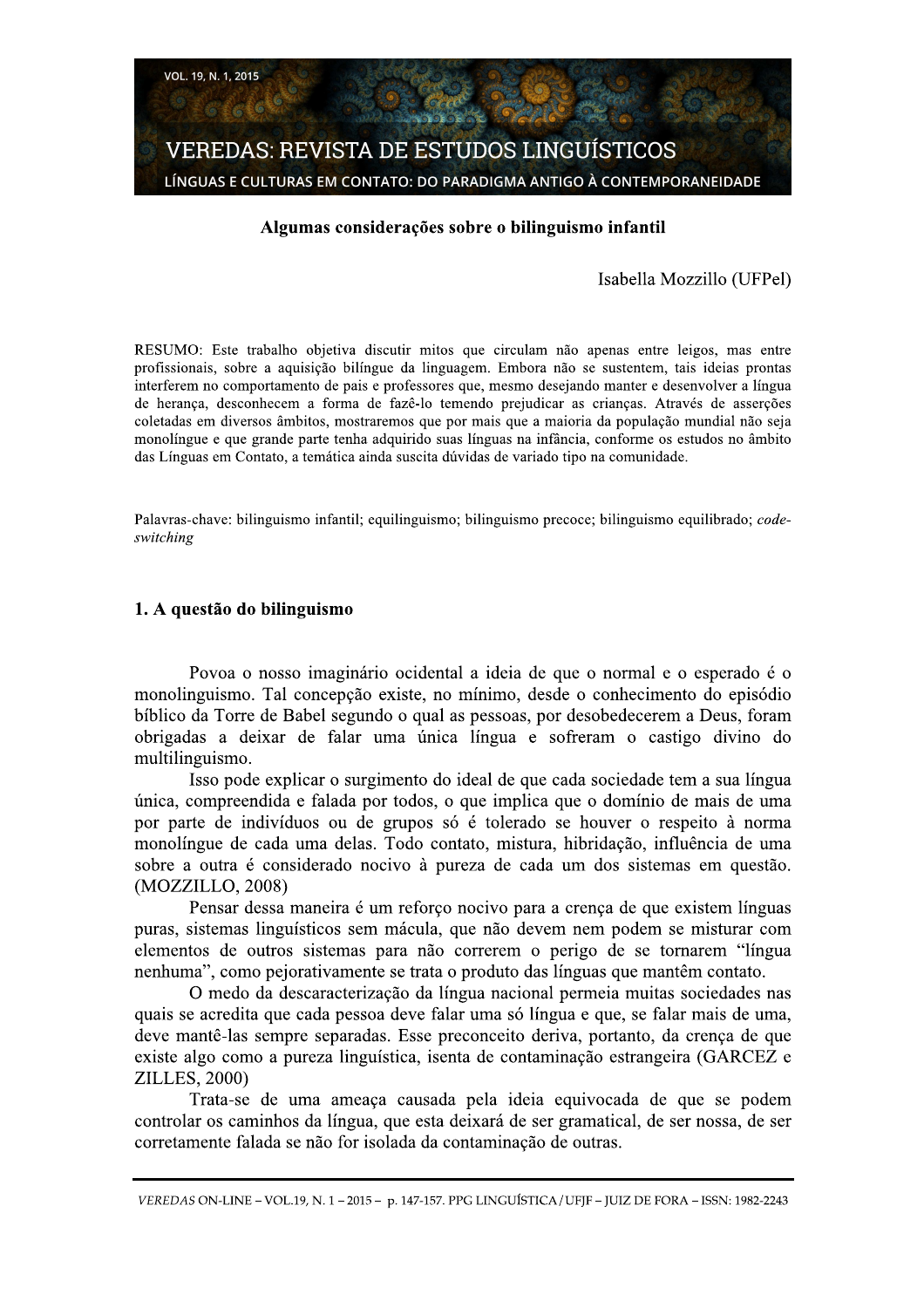Esse tipo de isolamento não existe nas línguas do mundo e o emprego de mais de uma, tanto na fala de alguns indivíduos em situação de comunicação, como no caso de comunidades inteiras, deve ser considerado como natural e não visto como um insulto à integridade de cada uma.

Por mais que seja sabido que no Brasil há mais de 200 línguas faladas como maternas (OLIVEIRA, 2000), não é de conhecimento público o fato de sermos um país multilíngue como, certamente, todos os do mundo o são. Costuma-se aceitar sem crítica a informação de que o português é a língua única de todo brasileiro.

Dessa forma, as línguas minoritárias continuam muitas vezes apagadas, após terem sido reprimidas em outras épocas por políticas linguísticas, que, ao temerem prejudicar a integridade da língua nacional, foram contrárias à utilização de mais de um idioma pela população.

Considerando que, conforme Grosjean (1982), a maioria das pessoas domina em algum grau, mais de uma língua, vemos que a maior parte da população mundial é bilíngue ainda que em graus diversos.

Assim, ao ter contato com mais de um sistema linguístico, individual ou socialmente, o falante está automaticamente fadado a conectá-las em algum momento e, ao se deparar com alguém que compartilha as suas línguas, o fará de forma inevitável. Isso ocorre porque todo falante bilíngue apresenta um comportamento linguístico próprio no momento em que interage com um interlocutor que ele reconhece como detentor do seu mesmo par de línguas: o code-switching. A capacidade de lançar mão de elementos de uma e outra língua durante a conversação bilíngue constitui recurso comunicativo da maior importância.

Tal fenômeno é natural e inerente à condição de usuário de mais de um idioma, sendo estratégia de adaptação comunicativa benéfica do ponto de vista pragmático, um comportamento de ativação-desativação de uma ou de outra língua conforme os elementos particulares a cada situação interativa. (MOZZILLO, 2008)

Durante muito tempo a alternância de línguas na mesma conversação foi considerada a prova de um déficit por parte do falante quem seria incapaz de dominá-las em separado e as misturaria a fim de se comunicar.

A maioria dos monolíngues costuma, ainda hoje, julgar o code-switching como um insulto à gramática de sua língua. É comum também que os próprios bilíngues apresentem preconceitos do mesmo tipo e que afirmem categoricamente não fazê-lo ou admitam que quando o fazem deve-se à preguiça de pensar.

Entretanto, o *code-switching* não constitui uma mistura agramatical de duas línguas não totalmente dominadas, mas uma estratégia comunicativa que é sinal de clara habilidade linguística e cujo objetivo é o de transmitir informação de maneira mais interessante. Não se trata, desse modo, de uma estratégia alternativa empregada por falantes incapazes para continuar a conversa no idioma com o qual esta começou. É claramente uma habilidade para negociar mudanças no que se refere a distanciamentos e aproximações sociais entre o locutor e os interlocutores bilíngues.

A valorização das práticas plurilíngues passa por uma conscientização de que o emprego de mais de um sistema é natural e de que nada há de problemático no fato de se misturar, seja no nível do enunciado, seja no nível da frase, elementos de um ou outro sistema linguístico. (MOZZILLO, 2008)

VEREDAS ON-LINE - VOL.19, N. 1 - 2015 - p. 147-157. PPG LINGUÍSTICA / UFIF - JUIZ DE FORA - ISSN: 1982-2243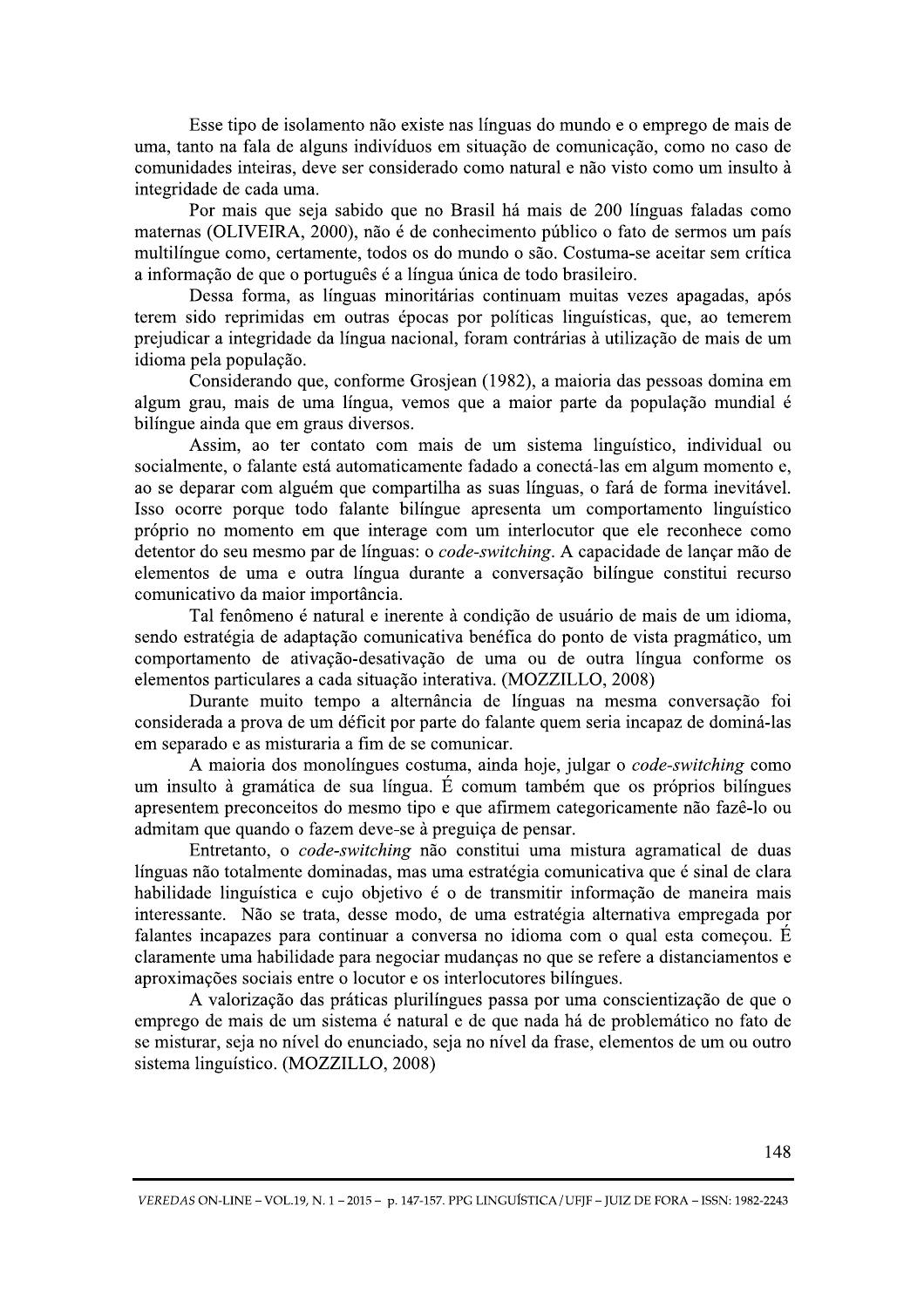# 2.A questão do bilinguismo infantil

Atualmente vemos um crescente interesse no estudo do desenvolvimento da linguagem por parte de crianças bilíngues devido à conscientização da importância do multilinguismo em nosso mundo tão internacional.

Pesquisar criancas bilíngues pode contribuir para a abordagem dos problemas gerais da linguagem infantil ao mostrar seus limites e ao auxiliar o debate da aquisição monolíngue. O desenvolvimento bilíngue da linguagem pode, então, ser extremamente informativo do ponto de vista teórico porque ajuda a estabelecer as fronteiras dentro das quais o processo de aquisição da linguagem deve se desenrolar.

Por tais razões, a criança bilíngue constitui o "par combinado perfeito", o sujeito ideal para a pesquisa interlinguística que investiga o impacto relativo de fatores específicos da língua e de fatores mais universais na aquisição.

Para De Houwer (1997), existem inúmeras vantagens no desenvolvimento da criança como bilíngue precoce, pois o bilinguismo induz uma separação desde muito cedo da palavra e do referente, desenvolve a capacidade de concentração e de análise das propriedades estruturais da linguagem.

A criança que é exposta a duas línguas desde o nascimento ou na primeira infância terá maior concentração nas propriedades formais de cada uma, o que implica a capacidade de adquirir certas construções gramaticais mais rapidamente e com menos problemas do que a monolíngue. Ao conviver no ambiente bilíngue, compreenderá as regras de cada língua de maneira mais sintonizada do que ocorre com a criança monolíngue e desenvolverá a consciência linguística mais cedo, em torno dos dois anos de idade. (MOZZILLO, 2000a)

A crianca bilíngue não difere da monolíngue na aprendizagem da língua. Como a monolíngue, presta muita atenção ao input que recebe e desde cedo faz escolhas linguísticas por notar que o input varia conforme o interlocutor com quem deseja falar. Mesmo que os erros das bilíngues sejam diferentes dos das monolíngues, é possível que os erros das bilíngues não se devam à influência interlinguística. É provável que os bilíngues sigam o curso de desenvolvimento dos monolíngues da mesma idade, o que reforça a hipótese de que desenvolvem dois sistemas morfossintáticos separados.

O bilíngue passa pela fase do balbucio, pelo estágio de uma palavra, de duas e o estágio de várias orações. Não há maiores atrasos nas idades em relação ao monolíngue embora não existam muitos estudos comparando os dois tipos de sujeito. A ordem de aquisição das palavras coincide entre o monolíngue e o bilíngue em cada uma das línguas. Para cada uma das línguas, respectivamente, as crianças bilíngues cometem o mesmo tipo de erro dos monolíngues e usam estruturas semelhantes em estágios semelhantes do desenvolvimento. (DE HOUWER, 1997)

Durante a aquisição bilíngue da linguagem, o momento e a forma em que as línguas são apresentadas à criança pode variar. Em tal situação há três aspectos fundamentais a serem considerados: a(s) língua(s) que os pais falam com o filho, a(s) língua(s) materna(s) dos pais, até que ponto  $a(s)$  língua(s) dos pais reflete(m)  $a(s)$ língua(s) dominante(s) da comunidade.

As crianças que adquirem ambas as línguas antes dos três anos - seja por exposição constante desde o nascimento seja por exposição a uma logo após a outra cronologicamente – terão como resultado normal o equilinguismo, também denominado

VEREDAS ON-LINE - VOL.19, N. 1 - 2015 - p. 147-157. PPG LINGUÍSTICA / UFIF - JUIZ DE FORA - ISSN: 1982-2243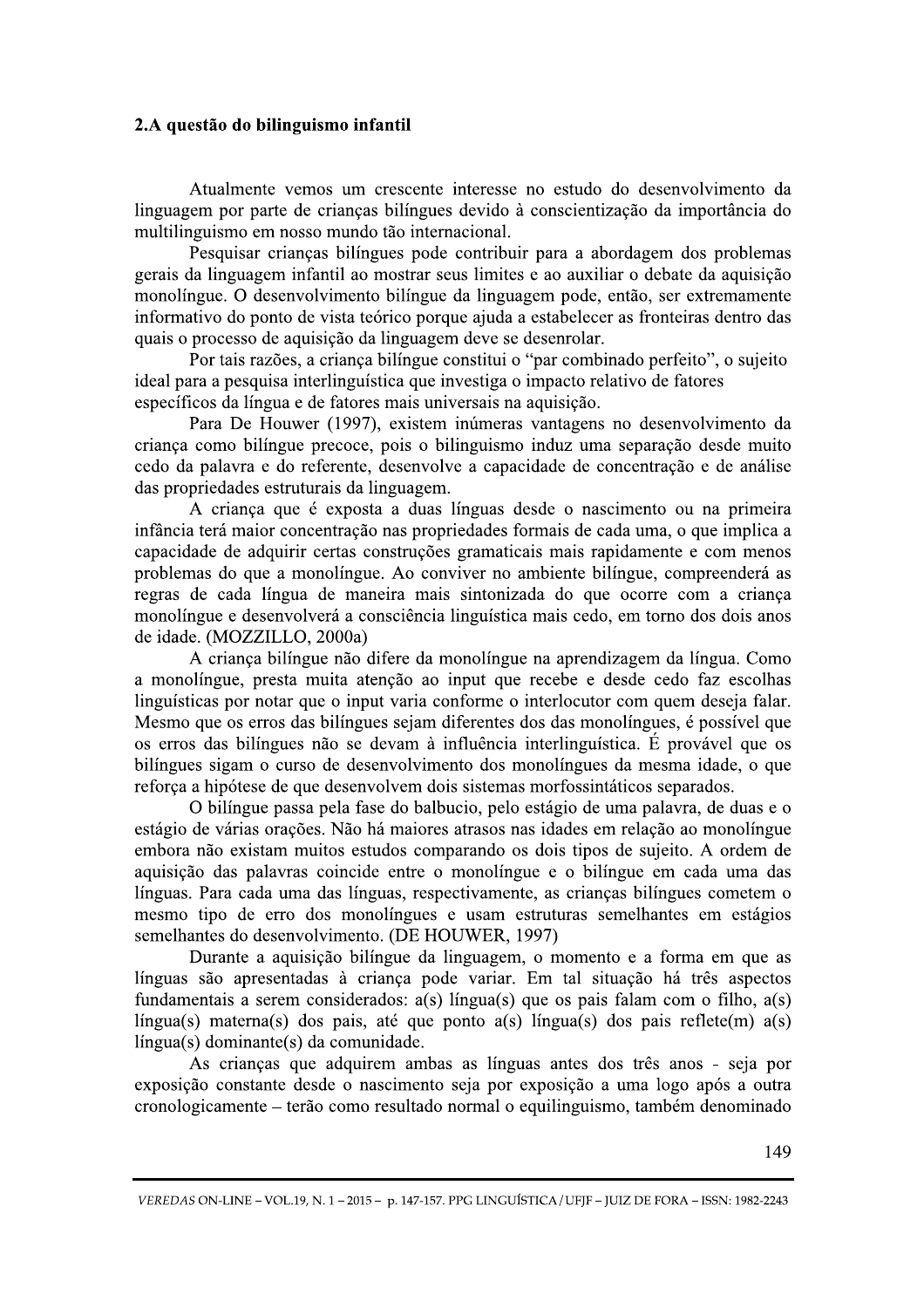bilinguismo equilibrado, o fenômeno do desempenho em mais de uma língua como se o falante fosse nativo de ambas.

Também poderão se desempenhar como nativas de dois ou mais sistemas as crianças que, antes dos 10 anos de idade aproximadamente, adquirem outra língua após a aquisição básica da primeira. Podem fazê-lo através de aprendizado formal do tipo imersão ou em situações naturais de interação. Em ambos os casos deve haver contato prolongado com falantes nativos.

Como o ambiente linguístico da criança bilíngue pode ser mutável, o input em uma das línguas pode, então, cessar por períodos prolongados, o que acarreta a perda ou o desgaste da linguagem. O grau de competência na língua e a idade desempenham grande papel sobre a manutenção do controle produtivo sobre uma das línguas. O uso ativo da língua em desuso decresce por ausência temporária ou diminuição do input, o que significa que não só o tipo, mas a quantidade de input, são importantes no processo evolutivo. A quantidade desigual de input nas duas línguas afeta a produção embora não a compreensão.

Ainda conforme De Houwer (1997), o comportamento bilíngue adulto típico envolve o uso de alternância de códigos linguísticos no mesmo discurso de acordo com vários fatores determinantes. A mesma situação ocorre no bilinguismo infantil segundo o processo de socialização, bem como as atitudes normativas ou permissivas dos pais ao reagirem ao uso de enunciados mistos ou à escolha errada da língua. A correção explícita ou repetição e posterior tradução contribuem para a consciência das crianças sobre seu bilinguismo.

A maioria das condições reais de input bilíngue enquadra-se em algum ponto de um continuum. Em um dos extremos ocorre a separação total das duas línguas pela pessoa, no outro extremo ocorre a total falta de separação das mesmas. A separação total é praticamente impossível visto que, mesmo os pais que afirmam usar apenas uma língua com o filho, fazem-no na outra ou colocam elementos de ambos no mesmo enunciado de vez em quando.

Embora justapondo as duas línguas na mesma palavra e/ou na mesma sentença, a criança tem noção, desde cedo, do idioma em que deve falar conforme a situação.

Segundo Lanza (1992), a capacidade de realizar inserções de um idioma no outro começa por volta dos dois anos de idade e evolui de acordo com o amadurecimento linguístico da criança. Com a idade, adquire-se a habilidade de alternar de código de maneiras mais sofisticadas e de acordo com motivações pragmáticas.

Nesse sentido, Meisel (1989) afirma que uma criança exposta a dois idiomas desde cedo tem condições de separar os dois sistemas gramaticais sem passar por nenhuma fase de confusão temporária. Os pequenos bilíngues aplicam de forma consistente as regras de ordenamento das palavras em cada língua, bem como as de marcação de caso e de conjugação verbal. Não há confusão ou incapacidade de distinção dos dois estoques lexicais quando a criança atribui uma terminação da língua A a um radical da língua B, ou vice-versa, justamente como decorrência de uma capacidade de elaborar pontes entre os sistemas, de fazer equivalências entre os idiomas, de explorar ao máximo ambos os códigos.

Embora, conforme Deprez (1994), o conjunto das produções infantis bilíngues coincida quase totalmente com o dos monolíngues, há falas em que aparecem os dois idiomas e que podem ser incompreensíveis para ouvintes não detentores do mesmo par de línguas. Tal autora fornece vários elencos de produções de crianças bilíngues nos quais as duas línguas convivem na mesma sentença.

VEREDAS ON-LINE - VOL.19, N. 1 - 2015 - p. 147-157. PPG LINGUÍSTICA / UFIF - JUIZ DE FORA - ISSN: 1982-2243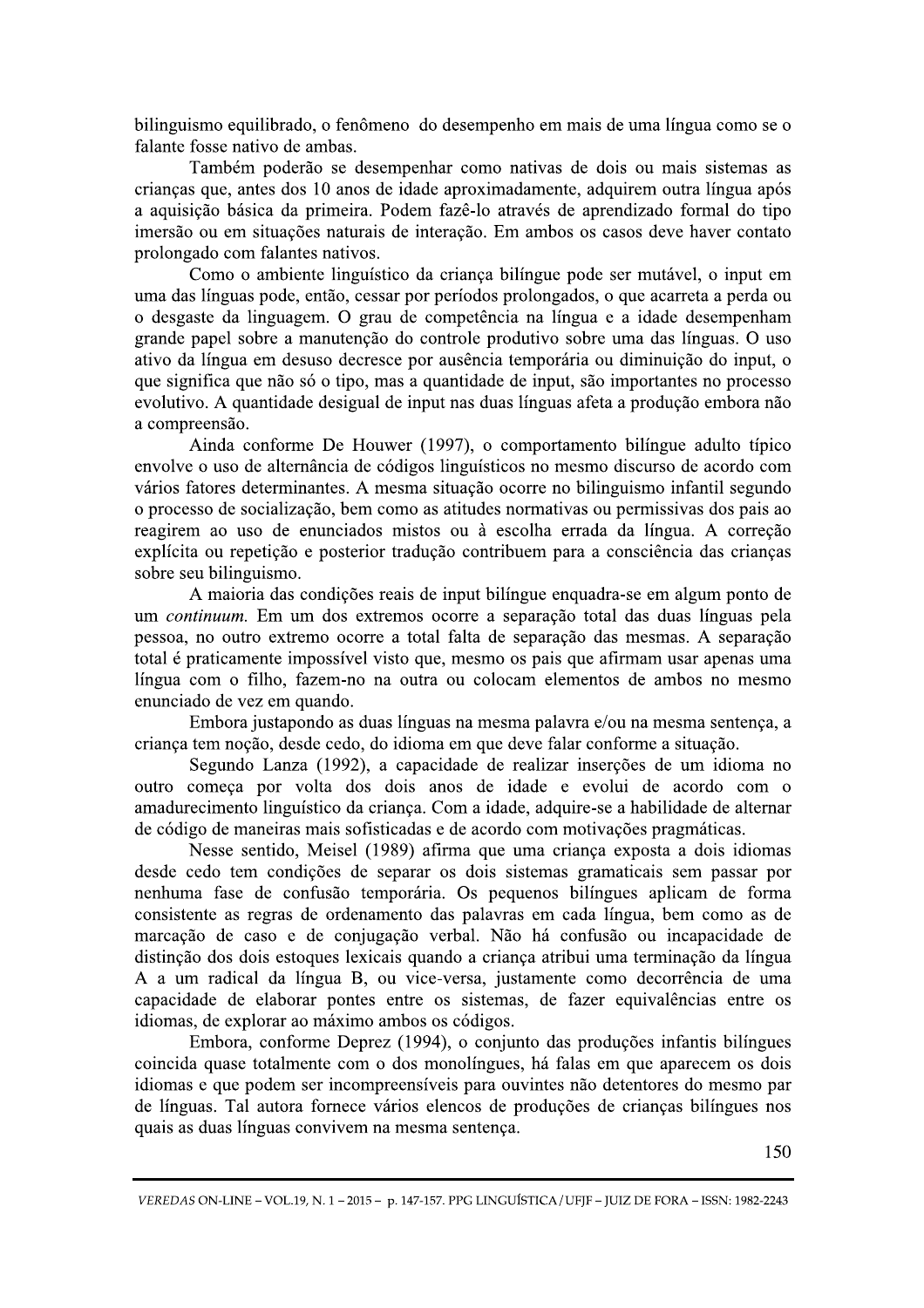Segundo suas estimativas, na primeira fase da aquisição, há grande número de empréstimos lexicais: colocação de palavras da língua A em frases produzidas na língua B ou vice-versa. Em geral, a maior parte dos empréstimos recai sobre substantivos, adjetivos e verbos. A seguir, amostras de falas de bilíngues de dois anos e meio.

Em (1-4) observa-se o caso de uma criança detentora do par francês/inglês:

```
(1) il est red, le book (ele é vermelho, o livro)
(2) me aussi (eu também)
(3) y a plus d'ice (não há mais gelo)
(4) tu coming? (tu vindo?)
```
Em (5-8) verifica-se a produção de outra bilíngue da mesma idade cujas línguas são o francês e o espanhol:

 $(5)$  laquelle falta? (qual falta?) (6) ya no puede bouger (já não pode se mexer) (7) jusqu'au caballo (até o cavalo) (8) des petits patos (pequenos patos)

Em (9-14) há ocorrências em que a combinação de partes das duas línguas na mesma palavra gera um item agramatical em ambos os sistemas. Deprez (1994) fornece exemplos de palavras híbridas espanhol/francês, pertencentes ao léxico do francês mas com a aplicação das regras de gênero e de flexão verbal do espanhol.

(9) \*traviersan - em vez de atraviezan (francês: traverser)

 $(10)$  \*desina - em vez de **dibuja** (francês: dessine)

 $(11)$  \*lurdo - em vez de **pesado** (francês: lourd)

 $(12)$  \*finido - em vez de **terminado** (francês: fini)

 $(13)$  \*carota - em vez de **zanahoria** (francês: carotte)

(14) \*mutarda - em vez de **mostaza** (francês: moutarde)

O bilíngue precoce pode ter seu processo aquisicional bastante modificado em cada um dos sistemas por força da convivência com o outro. Assim, determinadas propriedades gramaticais podem emergir mais cedo do que ocorre normalmente com crianças monolíngues devido ao nível mais avançado de complexidade sintática de uma língua em relação à outra.

Nesse sentido, Mozzillo (2000b) relata o caso de uma criança de dois anos, bilíngue espanhol/português, que adquiriu o som [3] em português antes da época em que normalmente aparece no repertório infantil devido ao fato de já tê-lo adquirido antes em espanhol, língua na qual o pronome pessoal 'eu' é pronunciado [30].

Köppe (1996) conclui no mesmo sentido e acrescenta que a mistura lexical pode envolver palavras que não estejam momentaneamente disponíveis no outro idioma. Através de suas pesquisas, verifica que o pequeno bilíngue, mesmo durante as fases iniciais do desenvolvimento linguístico, tem consciência de que as palavras justapostas podem não pertencer à mesma língua.

VEREDAS ON-LINE - VOL.19, N. 1 - 2015 - p. 147-157. PPG LINGUÍSTICA / UFIF - JUIZ DE FORA - ISSN: 1982-2243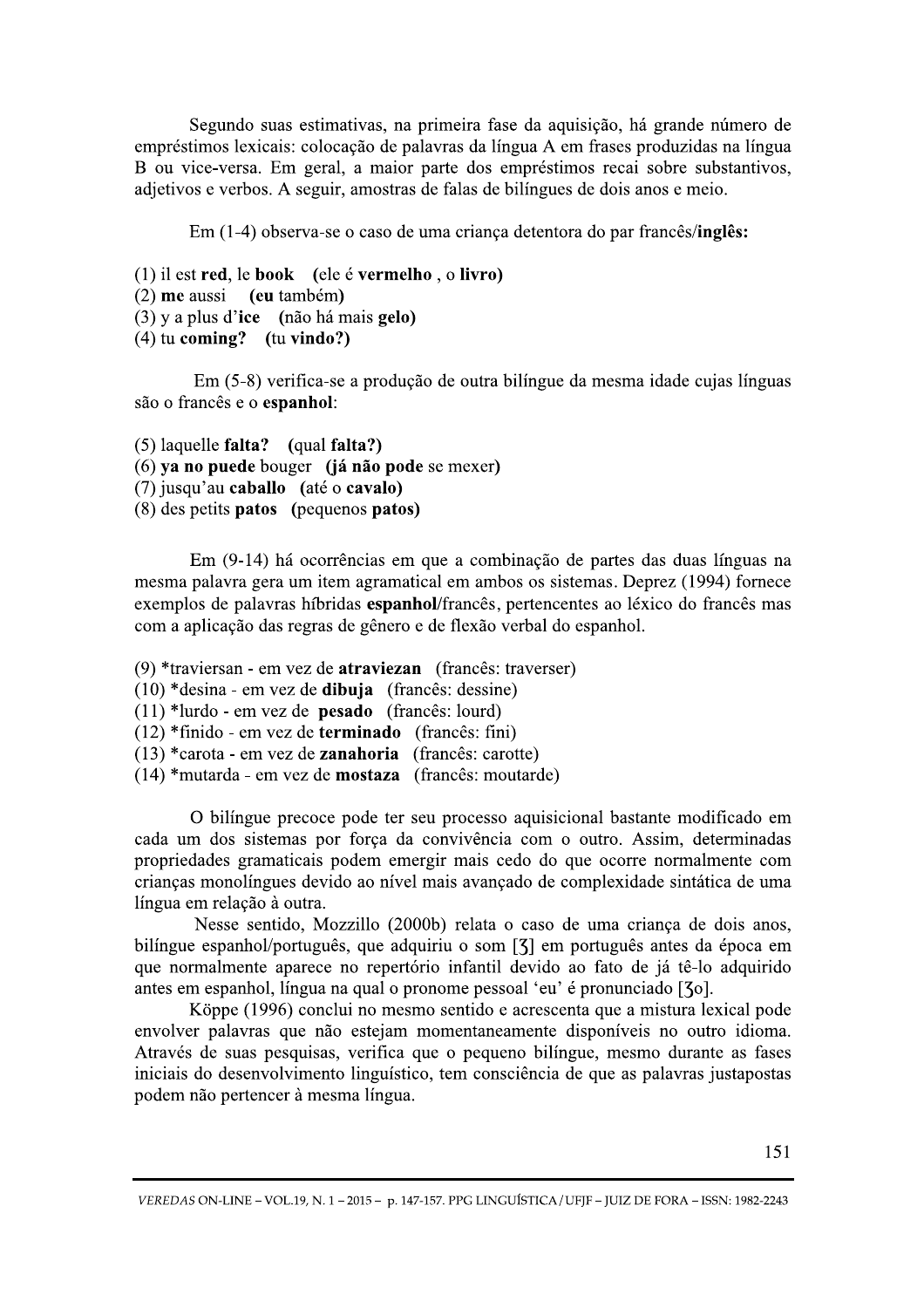Tal conhecimento pode ser ilustrado por casos em que a criança hesita (observável em  $(15)$  e  $(17)$ ), se autocorrige (analisável em  $(16)$ ) e/ou faz comentários metalinguísticos. A seguir, alguns exemplos citados pela autora nos quais são produzidas frases por crianças de dois anos e meio falantes de alemão e francês:

 $(15)$  das ist, boule (isto é, bola) (16) le mouton... schafe (o carneiro... carneiro)  $(17)$  ein, eine tortue (um, uma tartaruga)

Percebe-se que as crianças compreendem desde muito cedo em que idioma devem interagir em determinadas situações e com determinados interlocutores. Com frequência hesitam antes de alternar os códigos e explicam desconhecer a palavra apropriada na outra língua. Em (18), exemplo de produção linguística de um bilíngue de 2:10. ilustra-se o fenômeno. (KÖPPE, 1996).

 $(18)$ 

- seine füße sind...dans la paille, dans la paille (seus pés estão...na palha)

- die füße sind versteckt im stroh ne? (Os pés estão escondidos na palha, certo?)

(sim palha) - ja stroh

Nas ocorrências expostas acima é observável que a justaposição das línguas A e B não viola as regras sintáticas de nenhuma. Tal fato parece indicar boa competência linguística em ambas por parte de falantes bilíngues qualificados.

Para Genesee, Boivin e Nicoladis (1996), a criança possui uma habilidade precoce que a criança para diferenciar suas línguas desde cedo e tem a consciência de que possui dos códigos distintos. Levada a ter que interagir com um estranho monolíngue, alguém que apenas domina uma das suas duas línguas, a criança lança mão de estratégias que lhe permitam comunicar-se eficientemente.

Mesmo nos casos em que o estranho seja detentor apenas da língua nãodominante da criança, esta acomoda-se a ele e se faz entender. Em (19) tem-se um exemplo de diálogo entre um adulto monolíngue em inglês, alheio à família, com uma criança de 2;2, bilíngue francês/inglês, dominante em francês.

 $(19)$ 

estranho: What's that? (O que é aquilo?) criança: Un boule (Uma bola) estranho: It's a square ( $E$  um quadrado) criança: Boule (Bola) estranho: A what? (Uma o quê?) It's a ball? ( $\acute{E}$  uma bola?) Or a square? (Ou um quadrado?) criança: Regarde cookie (Olha bolacha)

A partir do diálogo acima, pode-se observar que a criança compreende perfeitamente o inglês, embora não tenha ainda adquirido as estruturas necessárias para argumentar com o adulto. Consegue, no entanto, se comunicar ao produzir nessa língua uma única palavra - bolacha - que possui justamente a forma redonda sobre a qual ambos conversam. Constata-se que a criança bilíngue desenvolve a aptidão para julgar a

VEREDAS ON-LINE - VOL.19, N. 1 - 2015 - p. 147-157. PPG LINGUÍSTICA / UFIF - JUIZ DE FORA - ISSN: 1982-2243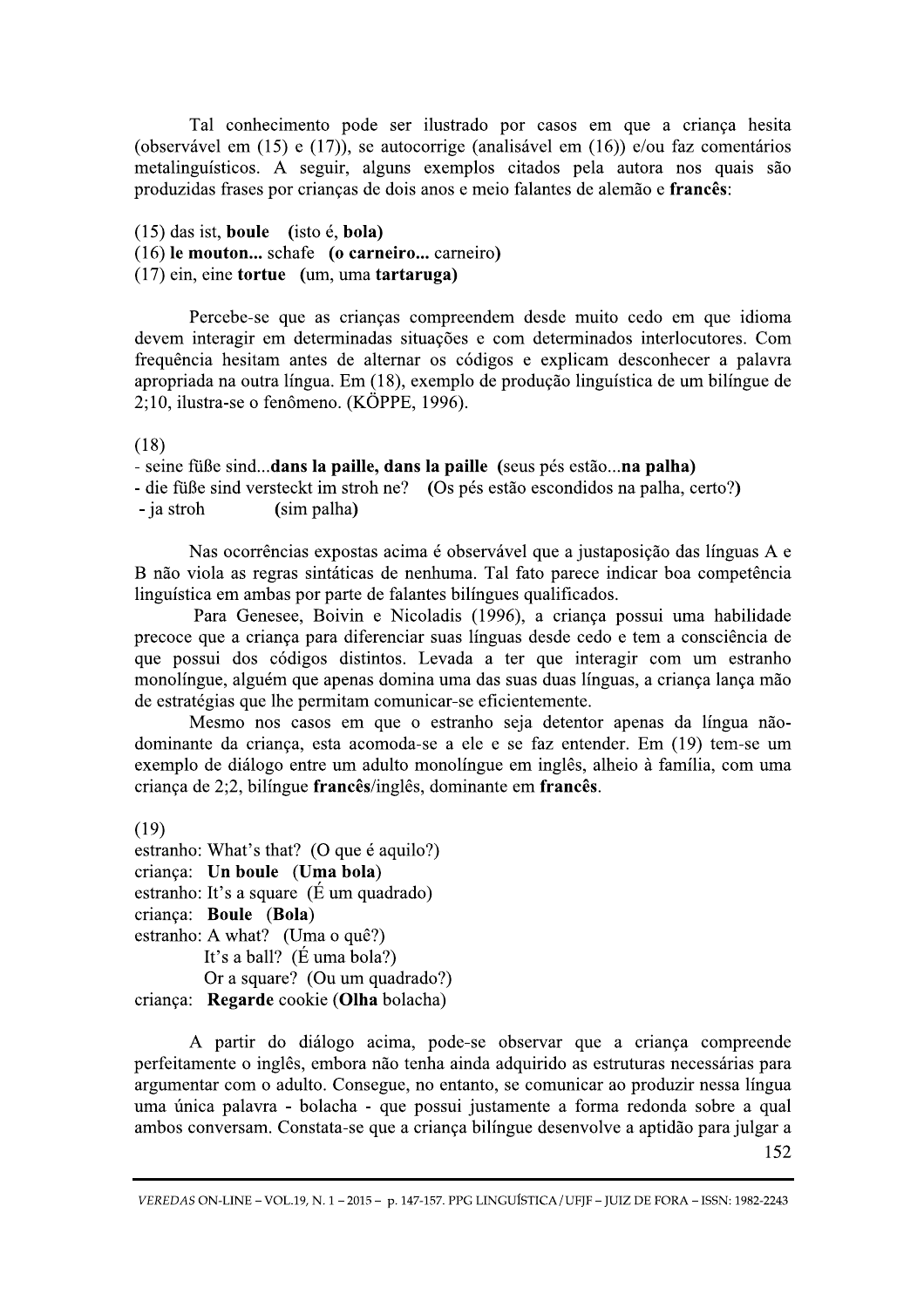proficiência linguística de adultos estranhos muito antes do que as monolíngues, já que estas apenas dialogam com falantes totalmente competentes no seu único idioma.

## 3. Mitos envolvendo o bilinguismo infantil

Fatores muito importantes na aquisição bilíngue são as expectativas e o conhecimento dos pais sobre o desenvolvimento da linguagem das crianças, bem como o que se pode esperar de uma situação bilíngue. Tais fatores relacionam-se diretamente a atitudes gerais em relação ao bilinguismo

Causados pelo preconceito acima descrito, há uma série de mitos relacionados ao bilinguismo em geral, e ao infantil em particular, que estão presentes no discurso de pessoas leigas, mas que também circulam entre profissionais, sobre a aquisição bilíngue da linguagem.

Conforme Baker (2014), é muito comum que profissionais da educação aconselhem os pais a abandonarem a língua familiar para facilitar a integração escolar da criança na língua majoritária. Esta atitude vai ao encontro do propósito de políticos que esperam que os imigrantes se assimilem rapidamente ao novo ambiente, mesmo correndo o risco de abandonarem sua própria língua e identidade.

Embora não se sustentem, tais ideias prontas interferem no comportamento de pais e professores que, mesmo desejando manter e desenvolver a língua de herança, desconhecem a forma de fazê-lo temendo prejudicar as crianças.

A seguir uma listagem de afirmações inverídicas colhidas entre informantes universitários, tanto da área de Letras quanto de outras áreas, em entrevistas direcionadas a descobrir as ideias comuns ligadas ao domínio de dois idiomas.

- O bilinguismo traz problemas para a sociedade.  $\bullet$
- Crianças devem aprender uma língua bem e só depois a outra.  $\bullet$
- No colégio é problemático falar mais de uma língua.  $\bullet$
- Quem fala mais de uma língua não fala nenhuma direito.
- Passar de uma língua a outra mostra pouco conhecimento nas duas.
- Só depois de aprender completamente, inclusive a escrever, na primeira língua é  $\bullet$ que outra deve ser ensinada.
- É melhor esperar sintetizar bem uma língua antes de começar a estudar outra.  $\bullet$
- Falar mais de um idioma em casa pode causar confusão mental na criança.  $\bullet$
- Falar duas línguas é provocar confusão mental ou social.  $\bullet$
- Ter que falar uma língua diferente na rua provoca sentimento de vergonha e exclusão.

VEREDAS ON-LINE - VOL.19, N. 1 - 2015 - p. 147-157. PPG LINGUÍSTICA / UFIF - JUIZ DE FORA - ISSN: 1982-2243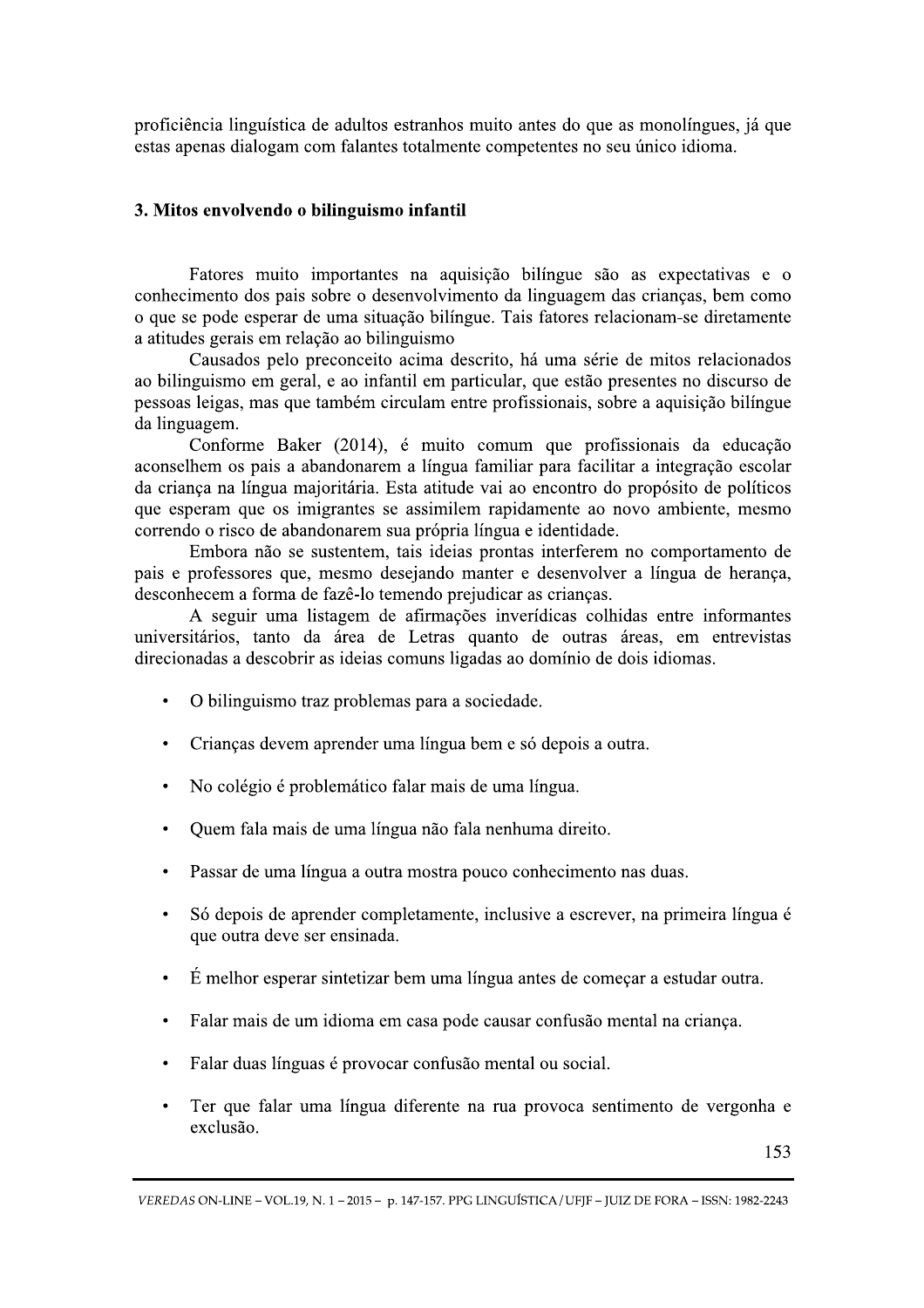- Quando se chega a uma casa e tem gente falando outra língua isso é falta de educação.
- Em cada país se fala uma língua e assim deve ser.
- Falar em outra língua é grosseiro porque quem não entende acredita que falam mal dele.
- · Ensinar as crianças em casa a falar uma língua diferente não é positivo.
- Só vale a pena ensinar uma outra língua à criança se ela tiver prestígio no mundo.
- A criança que fala duas línguas demora mais a falar e fala pior que as outras.
- Quando o assunto é sério se deve falar a língua local.
- Se a língua for falada por pouca gente, como o húngaro, por exemplo, não tem motivo para ensinar aos filhos quando se vive no exterior.
- Morando nos EUA sempre é melhor o estrangeiro não falar a língua dele com os  $filhos$
- Falar mais de uma língua desde a infância é sinal de ser inteligente.
- · É muito difícil falar duas línguas ao mesmo tempo, não tem como separar as duas, melhor não misturar.
- Só quem é inteligente aprende duas línguas ao mesmo tempo e sabe com quem falar cada uma.
- A língua minoritária a de casa faz perder tempo na aprendizagem da majoritária - a da escola.
- Se não se fala a nossa língua no exterior com os nossos filhos, depois é fácil que eles aprendam mais tarde.
- Deve-se sempre consultar os filhos sobre se querem ou não aprender a língua da gente.
- A criança poderá aprender quando quiser a língua dos pais, a qualquer tempo, e falará sempre como um nativo.
- Se se fala uma língua da qual não se é nativo com o filho desde bebê, ele falará como um nativo porque crianças aprendem rapidamente na infância.

 $\ddot{\phantom{a}}$ Ċ. VEREDAS ON-LINE – VOL.19, N. 1 – 2015 – p. 147-157. PPG LINGUÍSTICA / UFJF – JUIZ DE FORA – ISSN: 1982-2243 s aprendem rapidamente na infancia.<br>1<br>157. PPG LINGUÍSTICA/UFJF – JUIZ DE FORA – ISSN: 1982-2:<br>2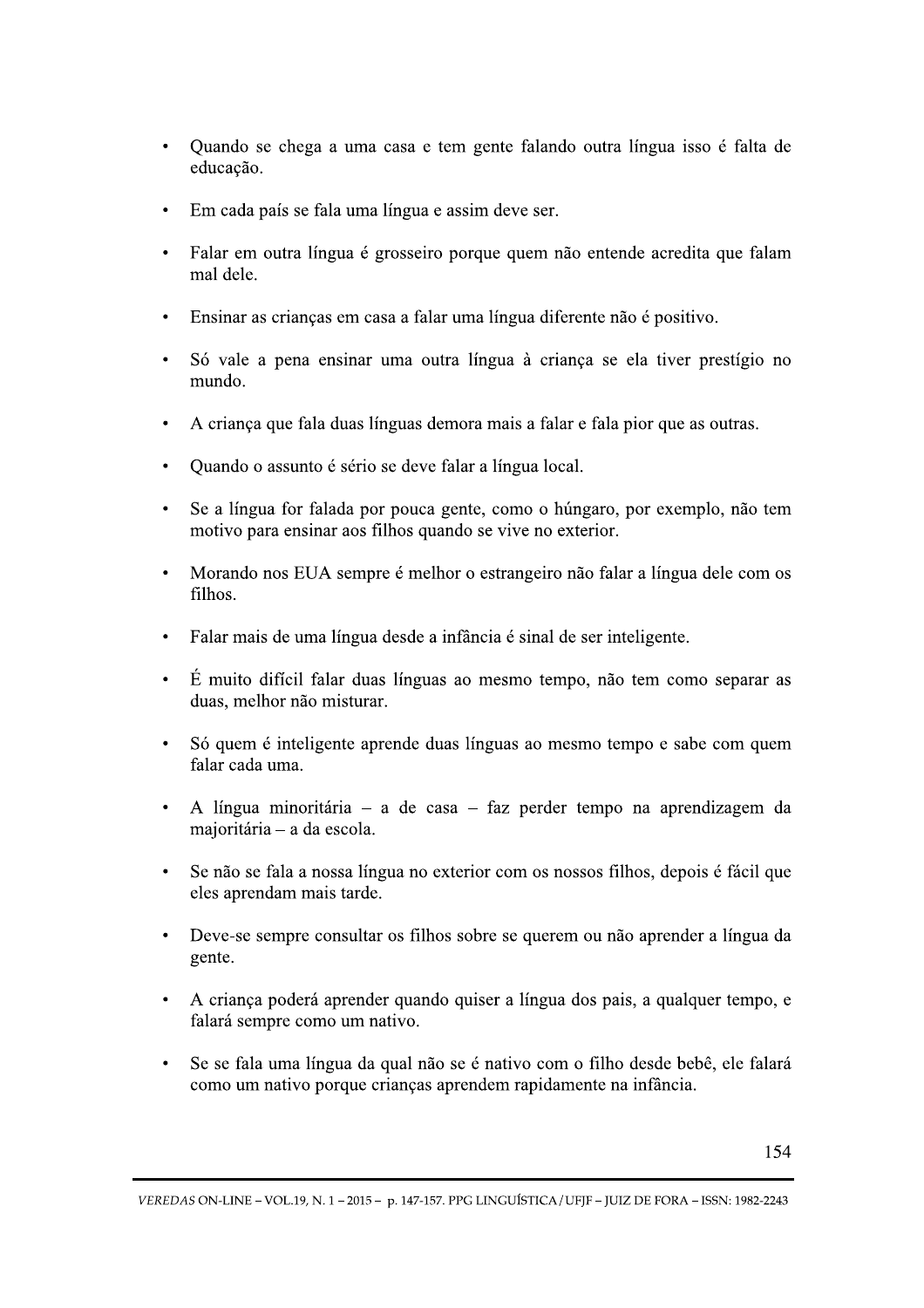• Quando chega uma visita que não fala a língua de casa, todos devem trocar de língua automaticamente para não ser um comportamento ofensivo.

De Houwer (1998) exorta os pais interessados em criar seus filhos como bilíngues a resistirem a afirmações de alguns médicos, fonoaudiólogos e terapeutas da fala em geral que insistem em afirmar que o bilinguismo pode trazer problemas à criança. Tais profissionais, ignorantes do que as pesquisas comprovaram há muitos anos, aconselham os pais a optarem pelo monolinguismo como uma forma de preservar as crianças de todo tipo de 'confusões' no momento de adquirir a linguagem. Argumentam que a língua do ambiente será mais bem adquirida sem a 'concorrência' da doméstica e que mais de um idioma pode levar a atrasos e desordens na aquisição da linguagem.

A autora aponta alguns pontos básicos que são imprescindíveis para aqueles que, tanto por gosto como por necessidade, pretendem que seus filhos sejam bilíngues:

- Fazer o que for natural para a família em termos de que língua usar em cada  $\bullet$  . circunstância.
- Criar oportunidades para que a criança ouça ambos os idiomas em diferentes circunstâncias e com bastante frequência.
- · Falar com todos os filhos seguindo o mesmo padrão: como a língua relaciona-se com as emoções, não convém que um filho seja tratado diferentemente em termos linguísticos.
- · Evitar mudanças no referente à língua em que se fala à criança, especialmente até os seis anos de idade.
- Encorajar a criança a usar a língua que se quer com certa pessoa e desencorajá-la a usar a outra através do pedido para que repita a frase ou através da apresentação das palavras na língua objeto como alternativas ao que ela diz. É também possível usar a estratégia de 'fingir' não ter compreendido.
- · Não punir a criança por ter empregado ou por ter deixado de empregar uma língua em particular.
- Fazer teste de audição se a intuição assim o indicar sem dar atenção aos conselhos dos que atribuem problemas e retardos ao bilinguismo em si.

# 4. Considerações finais

O preconceito e os temores injustificados relacionados ao bilinguismo, principalmente infantil, provocam a perda da oportunidade de que se falem duas ou mais línguas desde cedo, além de causar sérios danos à autoestima de crianças, que se veem privadas de dominar sua lingual de herança.

VEREDAS ON-LINE - VOL.19, N. 1 - 2015 - p. 147-157. PPG LINGUÍSTICA / UFIF - JUIZ DE FORA - ISSN: 1982-2243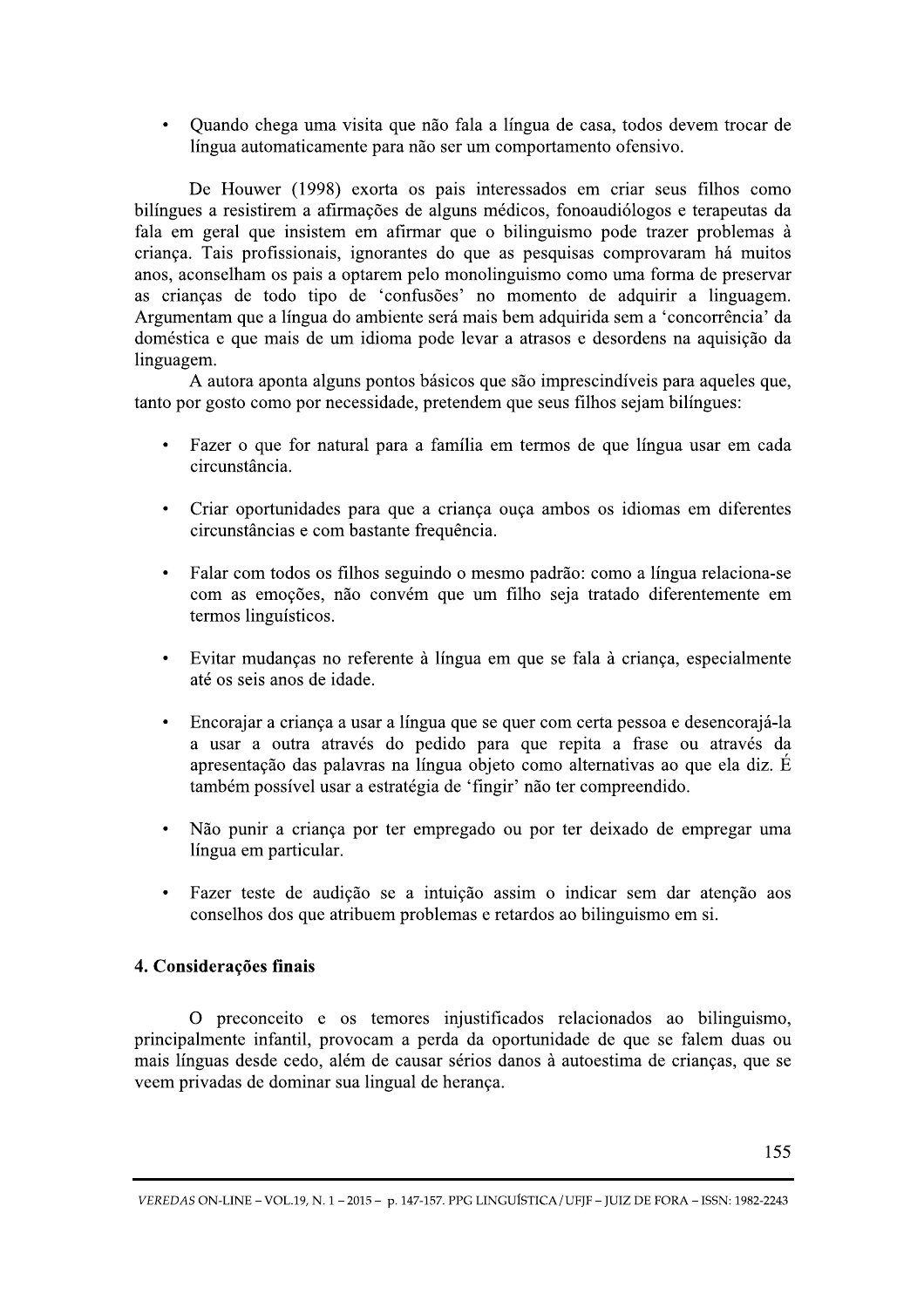Cada vez que os pais ou a família se negam a exigir que a criança produza enunciados em ambas as línguas, estão implicando a perda irreparável de parte do repertório linguístico-afetivo de que ela poderia lançar mão para o resto da vida.

Além disso, contribuem diretamente para o fomento de crenças equivocadas a respeito do que sejam os falantes ideais e as comunidades linguísticas nas sociedades.

O segredo de criar bilíngues precoces é permitir que tenham acesso a ambientes com mais de uma língua e exigir-lhes a produção em ambos desde cedo, já que não fazê-lo provocará um bilinguismo apenas passivo, na melhor das hipóteses.

## Some considerations about child bilingualism

ABSTRACT: This work aims to discuss myths which circulate not only among laity but among professionals, about the bilingual language acquisition. Although unsupported, these common misconceptions interfere with the behavior of parents and teachers who, despite wishing to maintain and develop the heritage language, do not know how to do it and fear they will confuse the children. Through statements collected in different areas, we will show that as much as most of the world's population is not monolingual and most have acquired their languages in infancy, according to the studies in the context of the Languages in Contact, the topic still raises doubts of varied kind in the community.

Key words: child bilingualism; equilinguism; early bilingualism; balanced bilingualism; code-switching

# Referências bibliográficas

BAKER, C. A parents' and teachers' guide to bilingualism. Bristol: Multilingual Matters, 2014.

DE HOUWER, A. Aquisição bilíngue. In: FLETCHER, P.; MACWHINNEY, B. (eds.) Compêndio da linguagem da criança. Porto Alegre: Artes Médicas, 1997.

DE HOUWER, A. Two or more languages in early childhood: some general points and some practical recommendations. AILA News. (The twice yearly newsletter of the Association Internationale de Linguistique Appliquée) Vol. 1, Nº. 1, 1998.

DEPREZ, C. Les enfants bilingues: langues et familles. Paris: Didier, 1994.

GARCEZ, P; ZILLES, A. Estrangeirismos: empréstimo ou ameaça? In: LOPES DA SILVA, F.; MOURA, H. O direito à fala. A questão do preconceito lingüístico. Florianópolis: Editora Insular, 2000.

GENESEE, F.; BOIVIN, I.; NICOLADIS, E. Talking with strangers: a study of bilingual children's communicative competence. *Applied Psycholinguistics*, 17, 1996.

GROSJEAN, François. Life with Two Languages. An Introduction to Bilingualism. Cambridge, Mass.: Harvard University Press, 1982.

VEREDAS ON-LINE - VOL.19, N. 1 - 2015 - p. 147-157. PPG LINGUÍSTICA / UFIF - JUIZ DE FORA - ISSN: 1982-2243